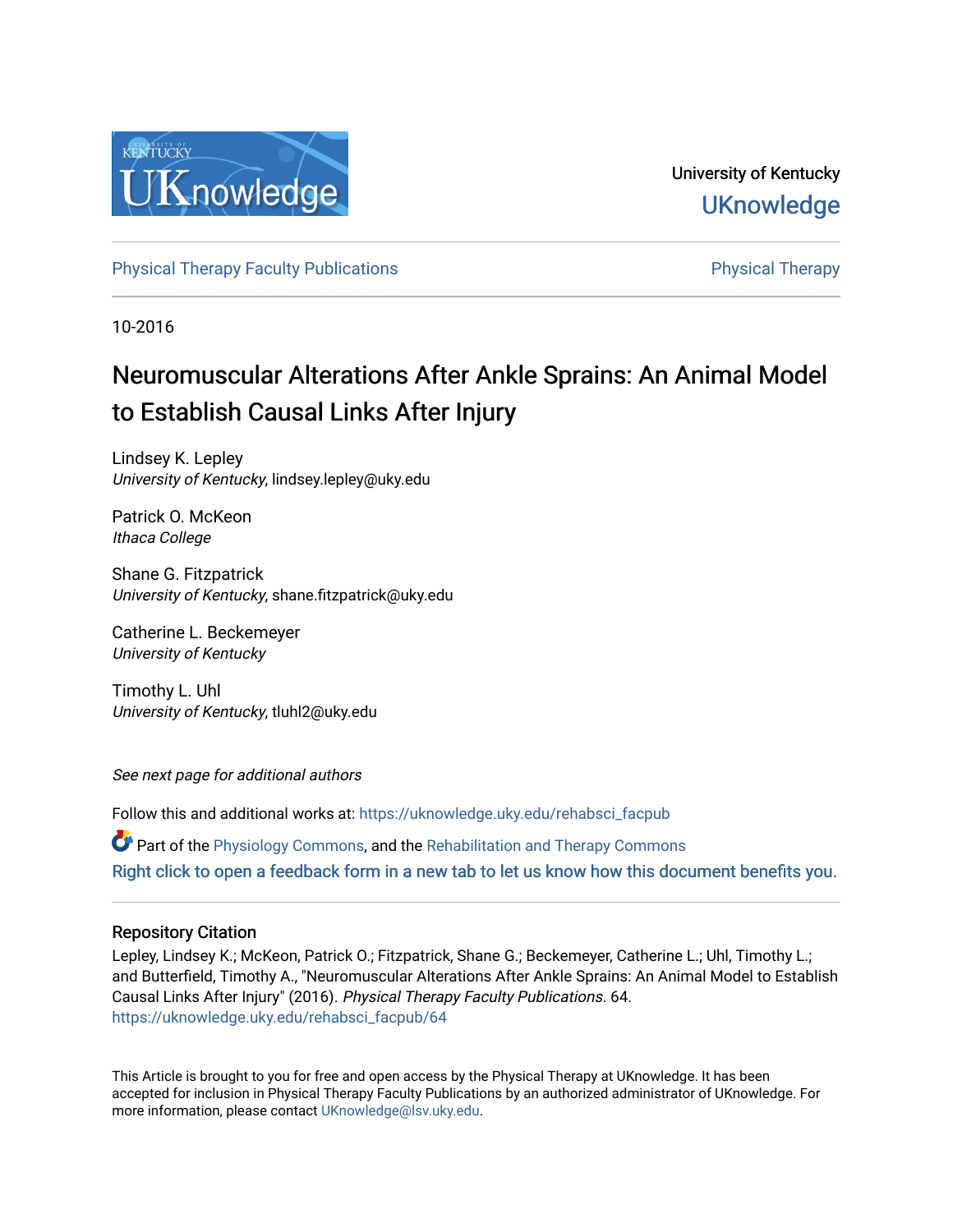# Neuromuscular Alterations After Ankle Sprains: An Animal Model to Establish Causal Links After Injury

Digital Object Identifier (DOI) https://doi.org/10.4085/1062-6050-51.11.13

# Notes/Citation Information

Published in Journal of Athletic Training, v. 51, no. 10, p. 797-805.

© by the National Athletic Trainer's Association, Inc.

The copyright holder has granted the permission for posting the article here.

# Authors

Lindsey K. Lepley, Patrick O. McKeon, Shane G. Fitzpatrick, Catherine L. Beckemeyer, Timothy L. Uhl, and Timothy A. Butterfield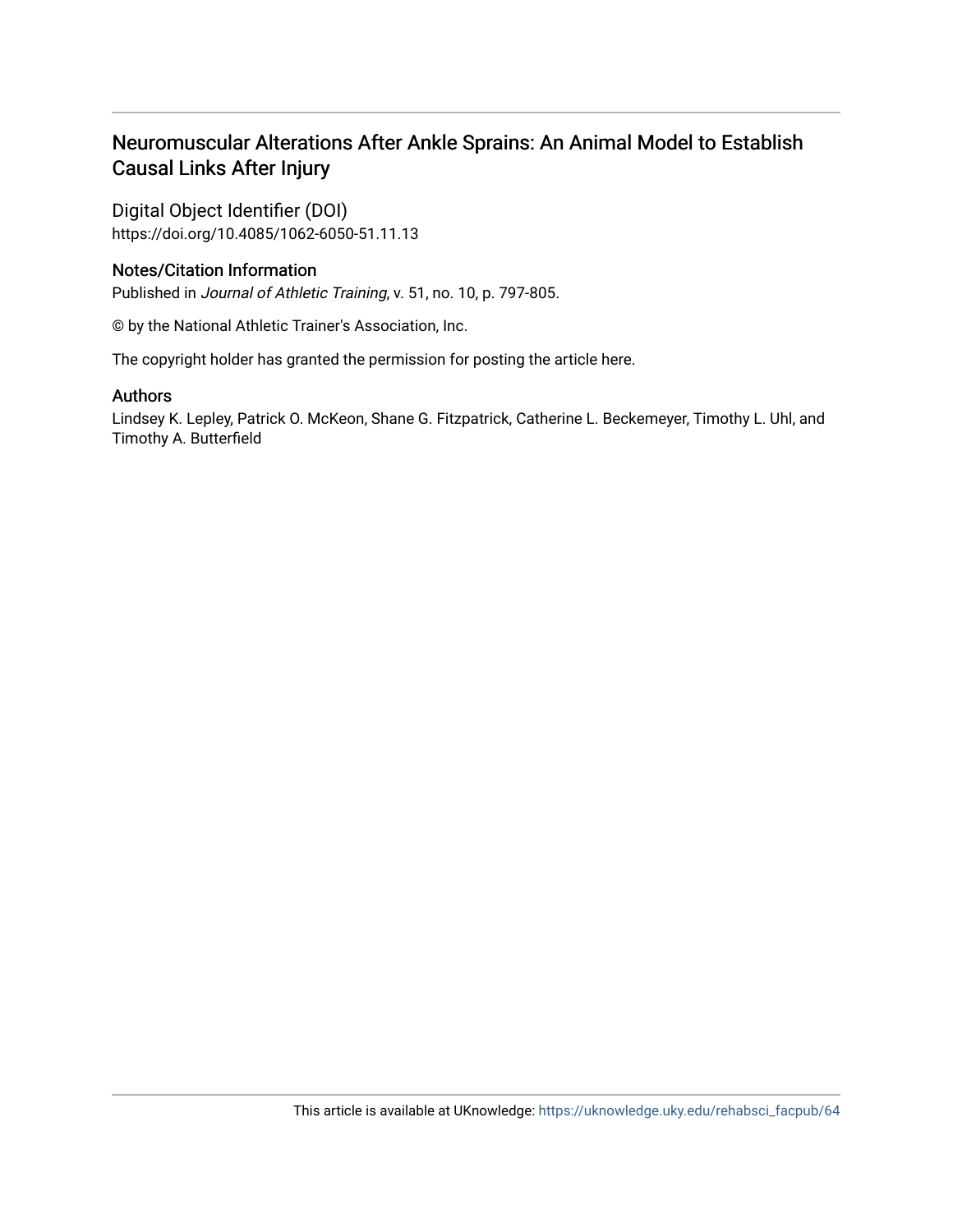# Neuromuscular Alterations After Ankle Sprains: An Animal Model to Establish Causal Links After Injury

Lindsey K. Lepley, PhD, ATC\*†; Patrick O. McKeon, PhD, ATC‡; Shane G. Fitzpatrick, MS, ATC\*; Catherine L. Beckemeyer, MS, ATC\*; Timothy L. Uhl, PhD, PT, ATC\*§; Timothy A. Butterfield, PhD, ATC, FACSM\*§||

\*Department of Rehabilitation Sciences, University of Kentucky, Lexington; †Department of Kinesiology, University of Connecticut, Storrs; ‡Department of Exercise Science, Ithaca College, NY; §Center for Muscle Biology and ||Department of Physiology, University of Kentucky, Lexington

**Context:** The mechanisms that contribute to the development of chronic ankle instability are not understood. Investigators have developed a hypothetical model in which neuromuscular alterations that stem from damaged ankle ligaments are thought to affect periarticular and proximal muscle activity. However, the retrospective nature of these studies does not allow a causal link to be established.

**Objective:** To assess temporal alterations in the activity of 2 periarticular muscles of the rat ankle and 2 proximal muscles of the rat hind limb after an ankle sprain.

Design: Controlled laboratory study.

Setting: Laboratory.

Patients or Other Participants: Five healthy adult male Long Evans rats (age = 16 weeks, mass =  $400.0 \pm 13.5$  g).

Intervention(s): Indwelling fine-wire electromyography (EMG) electrodes were implanted surgically into the biceps femoris, medial gastrocnemius, vastus lateralis, and tibialis anterior muscles of the rats. We recorded baseline EMG measurements while the rats walked on a motor-driven treadmill and then induced a closed lateral ankle sprain by overextending the lateral ankle ligaments. After ankle sprain, the rats were placed on the treadmill every 24 hours for 7 days, and we recorded postsprain EMG data.

Main Outcome Measure(s): Onset time of muscle activity, phase duration, sample entropy, and minimal detectable change

(MDC) were assessed and compared with baseline using 2 tailed dependent *t* tests.

**Results:** Compared with baseline, delayed onset time of muscle activity was exhibited in the biceps femoris (baseline  $=$  $-16.7$   $\pm$  54.0 milliseconds [ms]) on day 0 (5.2  $\pm$  64.1 ms;  $t_4$  =  $-4.655, P = .043$ ) and tibialis anterior (baseline = 307.0  $\pm$  64.2 ms) muscles on day 3 (362.5  $\pm$  55.9 ms;  $t_4 = -5.427, P = .03$ ) and day 6 (357.3  $\pm$  39.6 ms;  $t_{\rm 4}$   $=$   $-3.802,$   $P$   $=$  .02). Longer phase durations were observed for the vastus lateralis (baseline  $=$  321.9  $\pm$  92.6 ms) on day 3 (401.3  $\pm$  101.2 ms;  $t_3 = -4.001$ ,  $P = .03$ ), day 4 (404.1  $\pm$  93.0 ms;  $t_{3} \! = \! -3.320$ ,  $P \! = \! 0.048$ ), and day 5 (364.6  $\pm$  105.2 ms;  $t_3 = -3.963, P = .03$ ) and for the tibialis anterior (baseline = 103.9  $\pm$  16.4 ms) on day 4 (154.9  $\pm$  7.8 ms;  $t_3$  =  $-4.331, P = .050$ ) and day 6 (141.9  $\pm$  16.2 ms;  $t_3$  =  $-3.441, P =$ .03). After sprain, greater sample entropy was found for the vastus lateralis (baseline =  $0.7 \pm 0.3$ ) on day 6 (0.9  $\pm$  0.4;  $t_4$  =  $-3.481, P = .03)$  and day 7 (0.9  $\pm$  0.3;  $t_4$  =  $-2.637, P = .050)$  and for the tibialis anterior (baseline =  $0.6 \pm 0.4$ ) on day 4 (0.9  $\pm$  0.5;  $t_4 = -3.224$ ,  $P = .03$ ). The MDC analysis revealed increased sample entropy values for the vastus lateralis and tibialis anterior.

**Conclusions:** Manually inducing an ankle sprain in a rat by overextending the lateral ankle ligaments altered the complexity of muscle-activation patterns, and the alterations exceeded the MDC of the baseline data.

Key Words: entropy, inhibition, ankle injury

#### Key Points

- Manually inducing an ankle sprain in a rat by overextending the lateral ankle ligaments altered the complexity of muscle-activation patterns in the vastus lateralis and tibialis anterior beyond the minimal detectable change of the baseline data.
- Not all rats behaved similarly, suggesting that subtle variations in the extent of tissue damage may play a role in muscle coordination.
- Pain associated with the ligamentous disruption may be a mechanism for these alterations.
- Continued exploration of this model is warranted to determine how it compares with changes after ligament transection and to explore the natural recovery of muscle function after ankle sprain.
- These observations provide new insights into the recognition, rehabilitation, and prevention of ankle sprains in humans.

A<br>  $\sum_{\text{Approximately 11}\text{ankle sprains occur for every}}$ injury associated with physical activity and sports.<sup>1</sup> 1000 exposures.<sup>2</sup> Researchers<sup>3,4</sup> have reported that  $30\%$  to 80% of individuals who sustain a lateral ankle sprain

develop chronic ankle instability (CAI). This condition is characterized by persistent lateral ankle instability, leading to repetitive sprains, and is thought to result from functional or mechanical ankle instability.<sup>5</sup> Accordingly, these seemingly innocuous lateral ankle sprains are common;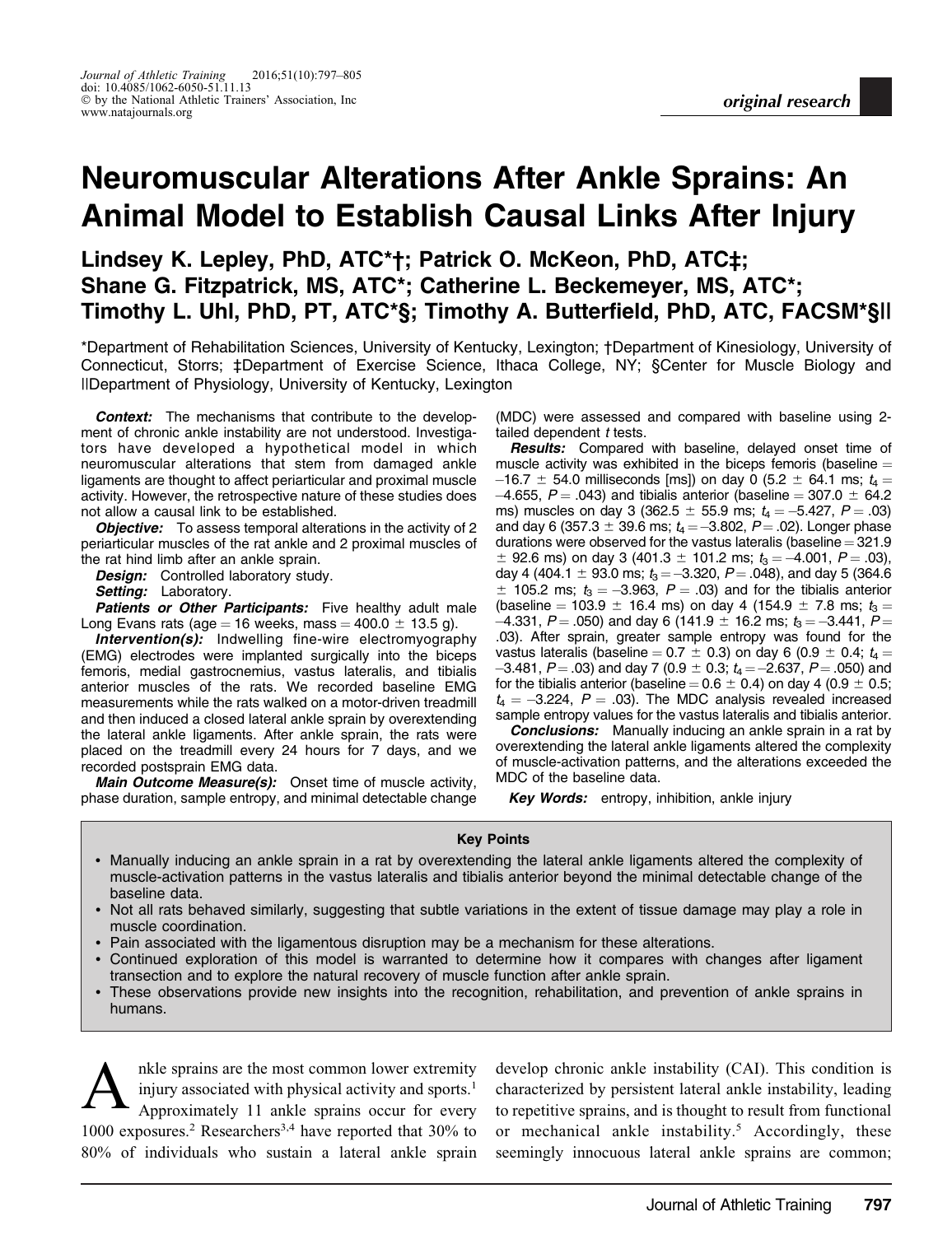

Figure 1. The lateral ankle complex of A, human and, B, rat. Abbreviations: ATFL, anterior talofibular ligament; CFL, calcaneofibular ligament; PTFL, posterior talofibular ligament.

affect a large percentage of the active population; and often lead to long-term impairments in function, recurrent injury, and chronic symptoms.<sup>6</sup>

The mechanisms that contribute to the development of CAI are not fully understood. Based on retrospective laboratory observations, investigators have noted diminished muscle activation,<sup>7,8</sup> prolonged muscle response to perturbation,<sup>9</sup> and altered onset of muscle activity after ankle sprains.<sup>10</sup> Furthermore, researchers<sup>11</sup> have reported bilateral hamstrings inhibition and ipsilateral quadriceps facilitation, providing evidence that differences in muscle activity occur both proximal to and at the ankle joint postsprain. Based on the available literature, investigators<sup>6,9,11-14</sup> have proposed a model in which damage to the lateral ankle ligaments results in neuromuscular alterations that are not limited to the ankle joint and often affect proximal structures. However, a major limitation to their work is that, due to the retrospective nature of these studies, no causal link can be established between the hypothetical model and the observable differences found. To establish a causal link, a prospective study design is required.

The optimal prospective study design to enable the systematic determination of factors that contribute to CAI would include an evaluation of individuals before and after ankle sprain. Based on the required time and difficulty associated with performing these systematic investigations of neuromuscular alterations before and after lower extremity injury, this design is currently not feasible in humans. However, longitudinal, live-animal experimental designs circumvent this concern and allow the application of systematic perturbations to the ankle joint to quantify the neuromuscular consequences of ankle sprain to selected muscles periarticular or distal to the ankle joint. Importantly, the lateral ligaments of the rat ankle have anatomic locations and functions similar to those in humans (Figure  $1$ ,<sup>15</sup> so the rat ankle is a useful model for studying neuromuscular adaptations after ankle injury. Whereas rat models have been well established for exercise adaptations,<sup>16</sup> osteoarthritis,<sup>17</sup> and massage,<sup>18</sup> a longitudinal rat ankle-sprain model has not been used. However, 2 rat ankle-sprain models have been validated as joint arthralgia models and used in analgesia and pain research.<sup>19</sup>

Therefore, the purpose of our study was to assess temporal alterations in the muscle activity of 2 periarticular muscles of the rat ankle and 2 proximal muscles of the rat hind limb after an ankle sprain. We evaluated the biceps femoris (BF), medial gastrocnemius (MG), vastus lateralis (VL), and tibialis anterior (TA) muscles, as these muscles have been found to display alterations in humans with ankle injuries<sup>7,8,10,11</sup> and the peripheral nervous system in rats is considered a suitable model for studying the structure and function of neural alterations in humans.<sup>20,21</sup> Furthermore, by studying both periarticular and proximal muscles, we could evaluate the effect of mechanical deformation of the lateral ankle ligament on the response of muscles with different neural innervations.<sup>21</sup> We hypothesized that the ankle sprain would result in immediate alterations in both periarticular and proximal muscle activation compared with preinjury data and that the observed alterations would continue for 7 days after joint injury.

#### **METHODS**

#### Study Design and Subjects

With the approval of the Institutional Animal Care and Use Committee at the University of Kentucky, we conducted this pilot study using 5 healthy adult male Long Evans rats (age  $= 16$  weeks, mass  $= 400.0 \pm 13.5$  g) that were obtained from Harlan Laboratories, Indianapolis, Indiana. All animals were housed in individual cages within the Division of Laboratory Animal Resources and allowed food and water ad libitum for the duration of the study.

#### Surgical Instrumentation

Anesthesia was induced using an induction chamber with 5% isoflurane and 1 L/min of oxygen and maintained via a nose cone with 2% isoflurane and 500 mL of oxygen. After the animals reached the surgical plane of anesthesia, we made an incision on the anterolateral portion of the left hind limb and used blunt dissection to identify the BF, MG, VL,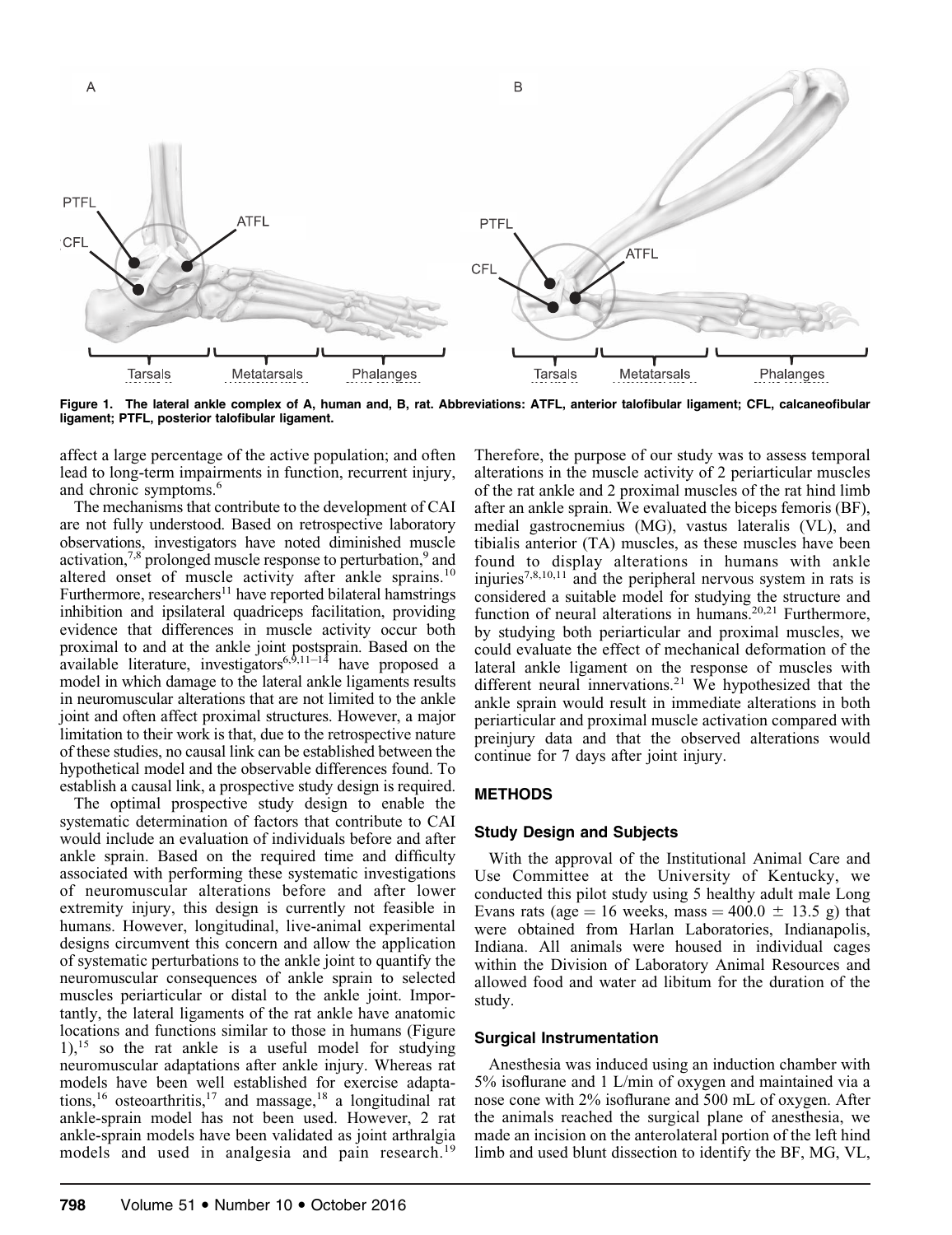

Figure 2. Study timeline.

and TA muscles. After identifying the muscles, we implanted custom-fabricated, indwelling electromyography (EMG) electrodes constructed of Teflon-coated, 10-strand, stainless steel wire (model AS-631; Cooner Wire, Chatsworth, CA) in line with the muscle fibers using a small, curved surgical needle.<sup>16</sup> Wires were routed through a subcutaneous tunnel along the spine to the base of the skull, and a 1-cm sagittal-plane incision was made along the coronal suture just anterior to the lambdoid suture. We exposed and cleaned the top of the skull and drilled 4 holes into its outer dense layer. We secured four 4-mm selftaping, stainless-steel bone screws (Fine Science Tools, Foster City, CA) in the holes and a 10-pin connector header (Digi-Key Corporation, Thief River Falls, MN) to the top of the skull using layers of dental cement (Excel Formula Dental Material; St George Technology, Inc, Wilmington, NC) bonded to the 4 screws. The 2 leads of each EMG electrode were soldered to 2 corresponding and opposite pins of the head connector. After attaching all EMG leads and 1 ground electrode, we covered all exposed pins with a final layer of dental cement, closed all incisions using 4-0 Vicryl (Ethicon, Inc, Somerville, NJ) subcuticular sutures, and allowed the rats to recover on a heated pad. Rats were given a 0.02 mg/kg subcutaneous injection of buprenorphine immediately after surgery and additional buprenorphine injections every 8 hours thereafter for 48 hours.

#### Data Collection and Ankle Sprain

Rats were allowed to recover in their cages for 1 week (Figure 2) after EMG-implantation surgery. Next, baseline EMG data were collected during level-ground walking. To accomplish this, we placed the rats in the first lane of a motor-driven treadmill (EXER 3/6 treadmill; Columbus Instruments, Columbus, OH). A custom-fabricated cable was secured to the head connector, attached to the leads of the EMG data-acquisition system (1400A myoMuscle; Noraxon Inc, Scottsdale, AZ), and synchronized with a high-speed video camera (myoVideo HS, myoSync; Noraxon Inc; Figure 3). On baseline day 1 (7 days after EMG implantation), the treadmill speed was set to 10 m/ min to introduce the rats to walking before slowly increasing the speed to 16 m/min. When the rats were accustomed to walking at 16 m/min, we acquired baseline pre–ankle-sprain EMG data at a rate of 2000 Hz and synchronized the EMG signals with the high-speed video data sampling at 100 Hz.

After collecting 2 days of baseline data, we placed the rats under anesthesia as described above and induced a mild lateral ankle sprain to the left hind limb as described by Koo et al.<sup>19</sup> Briefly, the ankle joint was moved repeatedly into inversion and plantar flexion for 4 minutes, causing an overextension of the lateral ankle ligaments. When we could move the joint into  $180^\circ$  of inversion and plantar flexion, we considered its condition to replicate a mild lateral ankle sprain. Immediately after ankle sprain, the rat was placed on the treadmill and allowed to recover from anesthesia. We determined that rats had recovered from anesthesia when they could ambulate freely on the treadmill and walk at a pace of 16 m/min. When the rats recovered from anesthesia, post–ankle-sprain EMG data were collected (16 m/min pace). After data collection, rats were disconnected from the EMG system and placed in their cages. Data collection occurred every 24 hours for the



Figure 3. The in vivo collection of electromyography (EMG) during unconstrained walking on a motor-driven treadmill (16 m/min). A, The EMG signals of the left instrumented hind limb were synchronized with a high-speed camera. B, The rat and head connector were attached to the fine-wire EMG and the EMG data-acquisition system.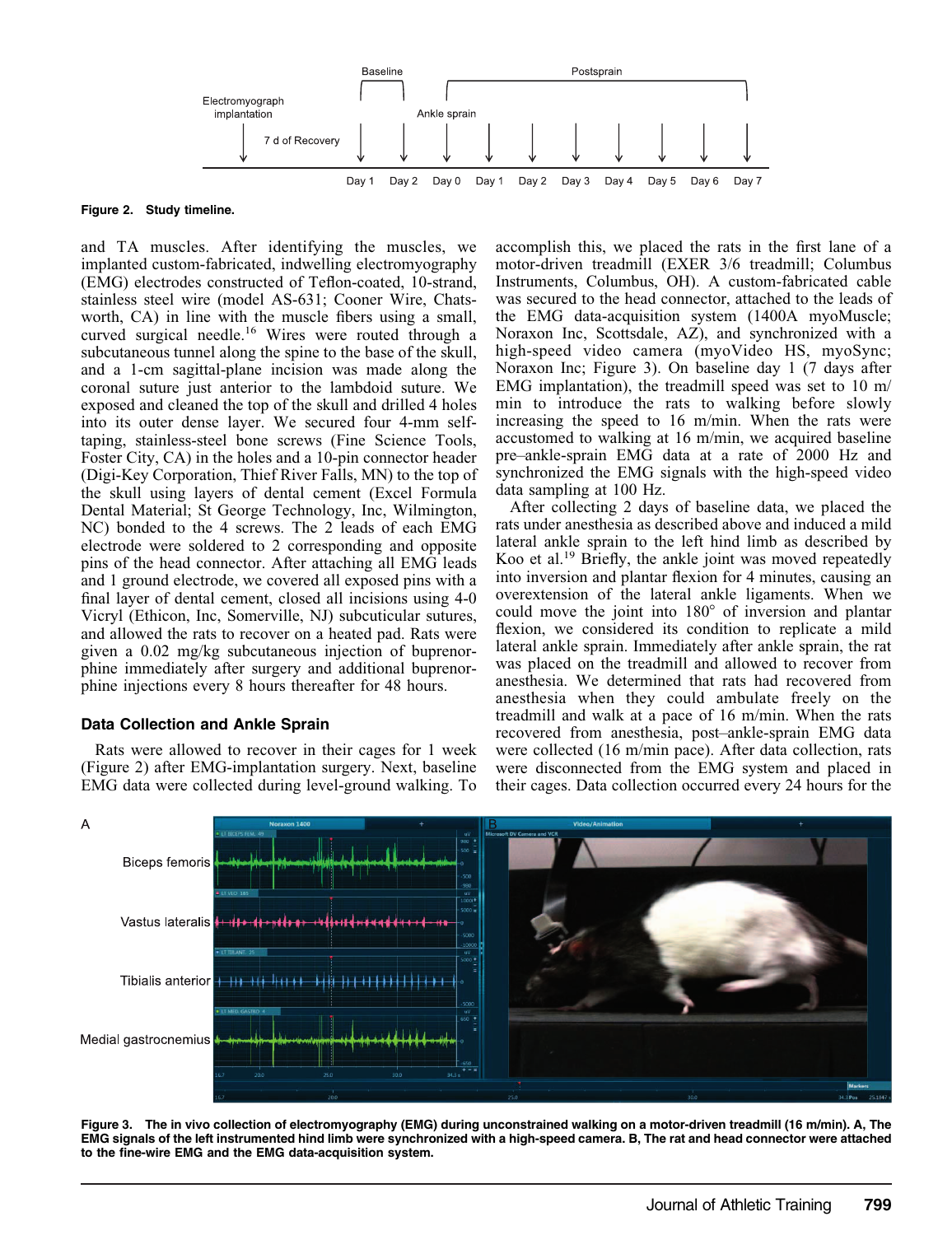next 7 days, as most humans with first-time ankle sprains return to activity within 1 week after injury.<sup>22</sup> Although compared with humans, rats have an accelerated life span,23 we chose this time frame because these data would provide a preliminary view of the neuromuscular adaptations that occur during a clinically relevant period. Immediately after the final data collection, rats were euthanized with an overdose of pentobarbital sodium, and their muscles were visually inspected for potential damage and dissected to confirm that electrode placement had remained intact for the duration of the study. Furthermore, we visually inspected the lateral ankle ligaments postmortem to confirm that ligament damage was induced.

### Data Reduction

Each day, multiple step-cycles were recorded during treadmill walking over 1 minute, and 5 consecutive stepcycles were chosen from the midpoint of walking. One step-cycle was defined as the instrumented hind limb performing an entire swing-and-stance phase. Using the high-speed video camera, an investigator (L.K.L.) marked the moment when the paw lost ground contact  $(paw \; off)$ and the moment when the paw regained ground contact (*paw on*). In general, a visible limp was seen on day 0 (immediately postsprain) and typically rectified by day 2 postsprain in most rats. Given the low-level activation in some muscles, automated analyses were not reliable.<sup>24,25</sup> Hence, EMG data were left as raw signals (ie, not processed), events were inspected visually by the same trained examiner (L.K.L.), and events were confirmed by a second trained examiner (T.A.B.) who was blinded to the trials to reduce the possibility of bias. $26$  To establish the onset of muscle activity, the examiner selected the point when EMG activity began (ie, substantial departure from baseline), which coincided with paw on. Phase durations, which were the times in milliseconds when the muscle was deemed active, were identified as the time from onset of muscle activity to *muscle offset*, which was defined as the time at which muscle activity returned to baseline.

In addition to identifying alterations in muscle timing (eg, onset of muscle activity and phase durations), an analysis of sample entropy was applied to the data to assess the variability in EMG signaling postsprain. Sample entropy is a mathematical algorithm that measures chaos or the lack of repeatability of a measure over time.<sup>27</sup> In essence, sample entropy values range from 0 to 2, with a higher sample entropy value indicating a more erratic sine-wave signal. In this way, sine waves that are predictable over time return values that are closer to 0, and sine waves that are generated randomly (eg, white noise), such that each value in the time series is independent of the other time-series data, return sample entropy values that are closer to 2. Hence, movement with high regularity would reveal low sample entropy, whereas very random movement would be associated with high sample entropy. Low or high sample entropy clinically indicates that the motor-control process is either experiencing a loss of complexity or is too erratic, respectively. Entropy has not been used widely in the orthopaedic literature but is gaining attention; a few investigators have demonstrated alterations in entropy values of anterior cruciate ligament-deficient individuals28,29 compared with healthy matched controls and in

individuals with CAI.<sup>30</sup> Whereas preliminary, these alterations in entropy values indicate that, after major joint trauma (ankle or knee), either a loss of complexity<sup>28,30</sup> or erratic motor-control behavior during gait<sup> $29$ </sup> occurs. In contrast to the orthopaedic literature, entropy has been widely studied in patients with neurologic conditions. Specifically, entropy values are often much lower in patients with Parkinson disease than in healthy control participants, indicating that the system is less able to respond to unanticipated events.<sup>31</sup> Therefore, we applied this measure of entropy to our data set to evaluate motorcontrol alterations in the muscles at and proximal to the ankle joint postsprain. Sample entropy values for EMG signaling were calculated with a custom-written MATLAB program (The MathWorks Inc, Natick, MA) using the mathematical algorithms described by Richman and Moorman.<sup>32</sup> Given that filtering EMG signals may eliminate important information and provide a skewed view of inherent variability in the locomotor system, the EMG data were left as raw signals to calculate the sample entropy.<sup>33</sup> We analyzed the EMG sample entropy of each rat over the 5 step-cycles from each day with the following inputs: series length (m) of 2 data points and window (r) normalized to 0.2 times the standard deviation of individual time-series data. $27$ 

### Statistical Analysis

To determine if our system could reliably collect baseline EMG data and to ensure that no differences existed in baseline data, we compared baseline day 1 muscle-activity onset time, phase duration, and sample entropy with baseline day 2 using 2-tailed dependent-samples  $t$  tests (Table). When we determined that no difference was present in baseline values, all post–ankle-sprain data (muscle-activity onset time, phase duration, and sample entropy) were compared with baseline day 2 (eg, baseline day closest to ankle sprain) using 2-tailed dependentsamples  $t$  tests to detect alterations in muscle activity in response to the acute lateral ankle sprain. In addition, given that sample entropy is a relatively novel method of quantifying changes within EMG signals, we compared 2 days of baseline data across all 5 rats to establish intersession reliability and calculated intraclass correlation coefficient (ICC [2,3]) estimates for each muscle. From the ICC, the standard error of the measure (SEM) was established for each muscle. To identify the meaningfulness of any potential changes due to ankle sprain, we calculated change scores from the pooled baseline days to each individual postsprain assessment. Any changes that were outside the minimal detectable change (MDC) were considered to be the effect of the manually induced ankle sprain. The MDC<sup>34,35</sup> was defined as  $\pm$ SEM \*  $\sqrt{2}$  and lasted at least 2 consecutive days. The  $\alpha$  level was set a priori at  $.05$ , and values  $\leq 0.05$  were considered different. All statistical tests were performed using SPSS software (version 22.0; IBM Corp, Armonk, NY).

# RESULTS

#### Baseline Data

No differences in baseline days 1 and 2 were found for EMG muscle-activity–onset time, phase duration, or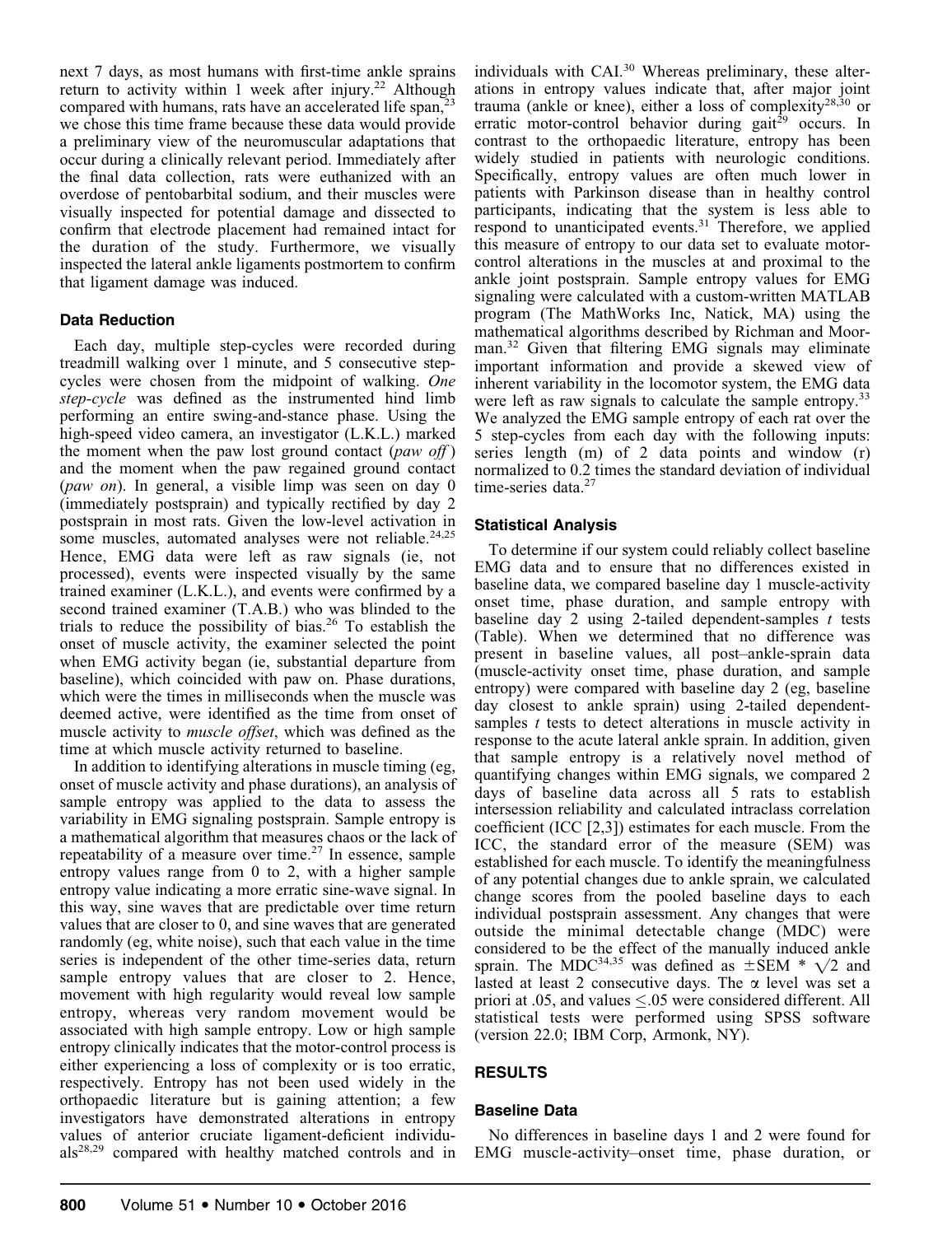| i<br>É   |
|----------|
|          |
|          |
|          |
|          |
|          |
|          |
| :<br>l   |
| $\vdots$ |
|          |
|          |
|          |
| I        |

|                                |                                                                                       |                   |                               |                             |                      | Sprain Day             |                                 |                          |                             |                                 |
|--------------------------------|---------------------------------------------------------------------------------------|-------------------|-------------------------------|-----------------------------|----------------------|------------------------|---------------------------------|--------------------------|-----------------------------|---------------------------------|
| Muscle                         | Measure                                                                               | <b>Baseline</b>   | 0                             |                             | N                    | ო                      | 4                               | ю                        | ဖ                           |                                 |
| <b>Biceps femoris</b>          | Muscle-activity-onset -16.7 ± 54.0<br>time, ms                                        |                   | 64.1 <sup>b</sup><br>$5.2 +$  | 22.9<br>$-31.6 +$           | O                    | 22.9<br>$+1$<br>5.9    | O                               | $35.0 - 62.2$            | 17.2<br>$\frac{+1}{2}$      | $\frac{4}{3}$<br>$\frac{+1}{2}$ |
|                                | Phase duration, ms                                                                    | $286.1 + 55.3$    | $\frac{8}{4}$<br>$264.1 +$    | $275.7 - 88.0$              | o                    | $358.6 \pm 15.6$       | $\circ$                         | $316.5 \pm 98.5$         | $358.5 \pm 19.8$            | $332.3 + 26.9$                  |
|                                | Sample entropy                                                                        | $0.8 + 0.5$       | <b>9.0</b><br>$-10,00$        | 9.o<br>$\frac{+1}{-}$       | °0<br>$12 +$         | 20<br>$1.2 +$          | $1.3 \pm 0.7$                   | $\frac{8}{2}$<br>$1.2 +$ | $\frac{8}{2}$<br>$1.2 +$    | $\pm 0.4$<br>$\overline{8}$     |
| Medial                         | Muscle-activity-onset                                                                 | $-64.5 \pm 17.8$  |                               |                             | $\circ$              | $\circ$                |                                 | $29.6 + 95.9$            | 3.6<br>$-43.4 +$            | 8.6<br>$-48.2 +$                |
| gastrocnemius                  | time, ms                                                                              |                   |                               |                             |                      |                        |                                 |                          |                             |                                 |
|                                | Phase duration, ms                                                                    | $290.8 \pm 107.5$ | $\circ$                       | o                           | $\circ$              | $\circ$                | $\circ$                         | $336.3 \pm 125.5$        | $426.0 \pm 69.8$            | 80.2<br>458.7 ±                 |
|                                | Sample entropy                                                                        | $1.1 \pm 0.7$     | 0.5<br>$\frac{+1}{-}$         | $12 +$                      | $1.2 \pm 0.4$        | $1.1 \pm 0.2$          | $\frac{2}{3}$<br>$1.3 +$        | $1.0 = 0.5$              | $\overline{0.4}$<br>$1.2 +$ | 0.3<br>$0.9 +$                  |
| Vastus lateralis               | Muscle-activity-onset                                                                 | $-71.4 \pm 61.3$  | 74.2<br>$-48.8 +$             | 33.2<br>$84.9 +$            | $-21.6 \pm 119.8$    | $-39.9 + 86.4$         | $-30.0 \pm 118$ .               | $-2.2 \pm 114.5$         | $-21.7 \pm 104.1$           | 114.7<br>$+1$<br>4.3            |
|                                | time, ms                                                                              |                   |                               |                             |                      |                        |                                 |                          |                             |                                 |
|                                | Phase duration, ms                                                                    | $321.9 + 92.6$    | 107.5<br>$329.1 +$            | $368.0 \pm 114.7$           | $326.3 \pm 112.8$    | $401.3 \pm 101.2^{b}$  | $404.1 \pm 93.0^{\circ}$        | $364.6 \pm 105.2^b$      | $375.8 \pm 116.8$           | $385.7 \pm 111.0$               |
|                                | Sample entropy                                                                        | $0.7 \pm 0.3$     | <u>က္</u><br>$-1 + 0$         | $\frac{4}{3}$<br>$-10.9$    | $\sim 1$<br>$-10,00$ | ვ<br>O<br>$0.8 + 0.0$  | $\frac{4}{1}$<br>$+1$<br>0.8    | $0.8 \pm 0.4$            | $0.4^{\circ}$<br>$0.9 +$    | 0.3 <sup>b</sup><br>$+1$<br>0.9 |
| Tibialis anterior              | Muscle-activity-onset                                                                 | $307.0 + 64.2$    | $308.0 + 57.3$                | $282.2 - 57.4$              | $339.9 + 95.9$       | $362.5 + 55.9^{\circ}$ | $322.3 \pm 149.1$               | $302.1 \pm 179.4$        | $357.3 + 39.6^b$            | 60.1<br>$375.0 +$               |
|                                | time, ms                                                                              |                   |                               |                             |                      |                        |                                 |                          |                             |                                 |
|                                | Phase duration, ms                                                                    | $103.4 \pm 16.4$  | $\frac{8}{2}$<br>$141.1 +$    | 68.7 $\pm$ 40.8             | $110.8 \pm 24.5$     | $152.0 \pm 37.9$       | $154.9 \pm 7.8$ <sup>b</sup>    | $125.3 + 52.2$           | $141.9 \pm 16.2^{b}$        | $146.7 \pm 47.0$                |
|                                | Sample entropy                                                                        | $0.6 \pm 0.4$     | $\ddot{\circ}$<br>$0.8 + 0.0$ | °0<br>$+1$<br>$\frac{8}{2}$ | $0.7 \pm 0.5$        | cs<br>$1 + 0.7$        | 0.5 <sup>b</sup><br>$+1$<br>0.9 | $0.7 \pm 0.6$            | C.S<br>$-1.5$               | 0.6<br>$1 + 0.7$                |
| Abbreviation: ms, millisecond. |                                                                                       |                   |                               |                             |                      |                        |                                 |                          |                             |                                 |
| h Indianta aiffeanna / D / OE) | a Negative values indicate that paw on occurred X milliseconds before ground contact. |                   |                               |                             |                      |                        |                                 |                          |                             |                                 |

sample entropy (*t* range  $= -1.597 - 1.622$ , *P* range  $= .11 -$ .95), indicating that our system could detect consistent values of EMG muscle signaling in our rat model before ankle sprain.

#### Muscle-Activity Onset and Phase Duration

The BF and TA muscles demonstrated alterations in muscle-activity–onset time postsprain. Specifically, the BF muscle exhibited delayed activity-onset time on day 0 postsprain compared with baseline data ( $t_4 = -4.655$ ,  $P =$ .043; Table; Figure 2). The TA muscle also displayed delayed activity-onset time on day 3 ( $t_4 = -5.427, P = .03$ ) and day 6 ( $t_4 = -3.802$ ,  $P = .02$ ) postsprain compared with baseline (Table). Whereas other muscles visually displayed delayed muscle-activity–onset time postsprain, we did not observe differences, likely due to high standard deviations (Table). The BF and MG muscles exhibited very low activation levels that precluded quantification of muscleactivity onset time on several days postsprain (Table). Specifically, these muscles demonstrated nonspecific bursting patterns with amplitudes of muscle activity that did not depart from baseline (Figure 4).

The VL and TA muscles demonstrated longer phase durations postsprain. Specifically, the VL muscle demonstrated longer phase durations than baseline on day 3 ( $t_3$  =  $-4.001, P = .03$ , day 4 ( $t_3 = -3.320, P = .048$ ), and day 5  $(t_3 = -3.963, P = .03)$  postsprain. The TA muscle demonstrated longer phase duration on day 4 ( $t_3$  =  $-4.331, P = .050$  and day 6 ( $t_3 = -3.441, P = .03$ ) postsprain. Again, the BF and MG muscles exhibited very low activation levels that precluded phase-duration quantification on several days postsprain (Table; Figure 4). Whereas no alterations in phase durations were observed for the BF or MG muscles ( $P > .05$ ; Table), it appeared that, on days that were quantifiable, these muscles displayed longer phase durations postsprain than at baseline.

# Sample Entropy

**P** Indicates difference (

data were available

 $\frac{9}{2}$ 

 $\vec{\bm{\nu}}$  .05). No data were available due to low-level muscle activation.

due to low-level muscle activation

We observed greater sample entropy postsprain for the VL and TA muscles, indicating that erratic motor control was present in these muscles postsprain. Specifically, the VL muscle demonstrated greater sample entropy on day 6  $(t_4 = -3.481, P = .03)$  and day 7  $(t_4 = -2.637, P = .050)$ postsprain, and the TA muscle demonstrated greater sample entropy on day 4 ( $t_4 = -3.224$ ,  $P = .03$ ) postsprain. Whereas not different, sample entropy values across all muscles tended to be elevated postsprain (Table) through the conclusion of the experiment (day 7 postsprain), suggesting that widespread alterations in motor control may occur after ankle sprain. No differences in sample entropy were noted for the BF or MG muscles ( $P > .05$ ; Table).

#### Sample Entropy and Its Responsiveness

The VL (ICC  $[2,3] = 0.99$ , SEM  $= 0.04$ ) had the highest intersession reliability estimates and the smallest SEM, followed by the TA (ICC [2,3] = 0.93, MDC = 0.17), BF  $(ICC [2,3] = 0.68, MDC = 1.25), and MG (ICC [2,3] = 0.45,$  $MDC = 0.48$ ). The MDC responsiveness analysis revealed that, for the VL, 3 of the 5 rats displayed increased sample entropy values for at least 2 consecutive days, whereas the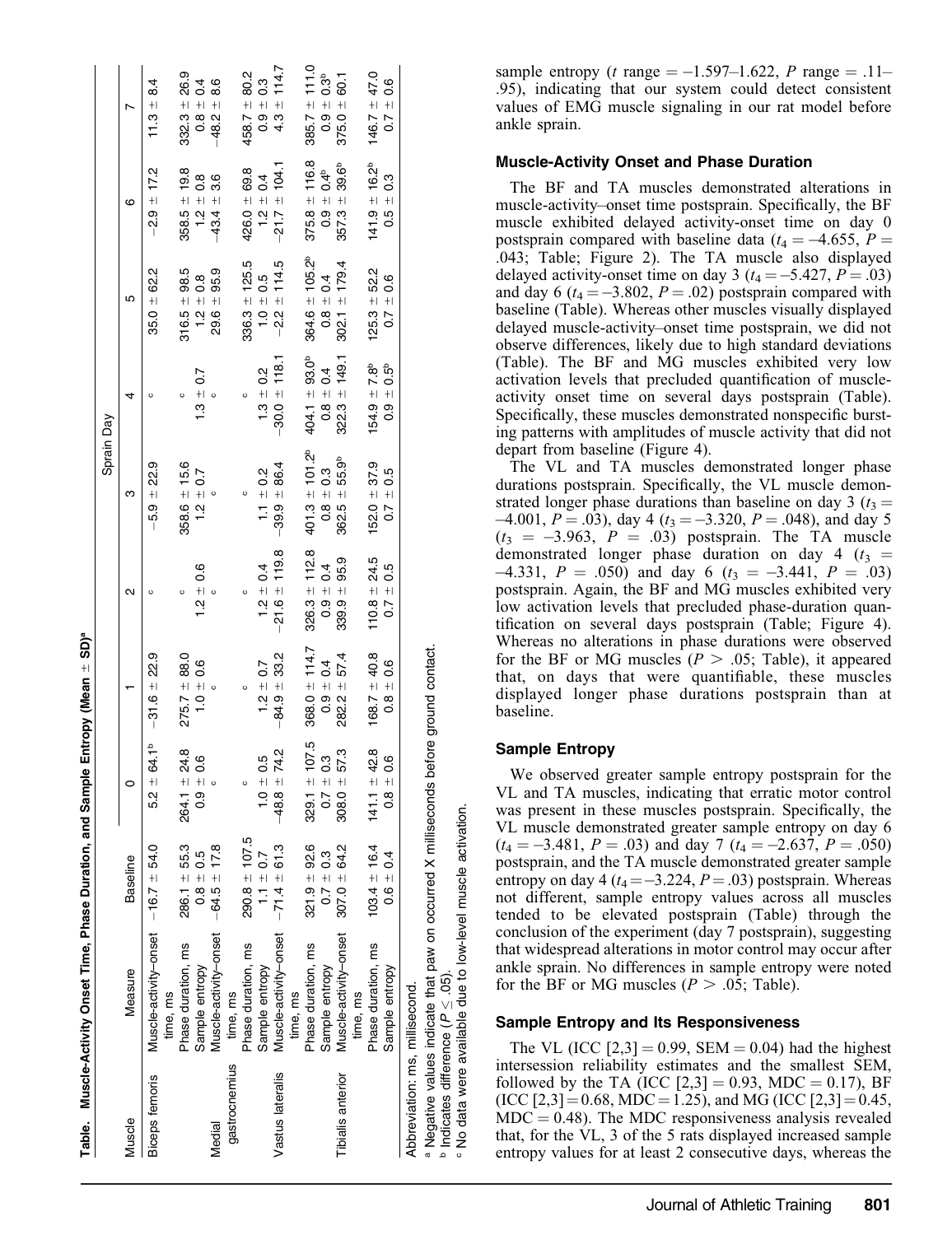

Figure 4. Electromyography records from A, baseline, and B, postsprain for rat 2. Each recording illustrates 4 step cycles. Paw on is indicated by the start of the gray bar; paw off is indicated by the end of the gray bar. Electromyography is scaled the same for each muscle. Constant low-level activity was found for the biceps femoris and medial gastrocnemius muscles.

other 2 showed no change beyond the MDC (Figure 5). For the TA, 2 rats demonstrated increased complexity beyond the MDC across at least 2 consecutive days for days 1 to 5, but 1 of the 2 displayed substantially reduced sample entropy at days 6 and 7. The other 3 rats did not display any pattern beyond the MDC. The BF and MG responsiveness analyses revealed that none of the rats had any changes beyond the MDC due to an ankle sprain.

#### **DISCUSSION**

The purpose of our investigation was to explore the effects of an ankle sprain on muscle behavior in both the periarticular and proximal regions of the rat hind limb. We hypothesized that deformation of the lateral ankle would lead to substantial alterations in the EMG profiles. The most important finding was that manually introducing damage to the lateral ankle ligaments via a repeated inversion force substantially altered the EMG profiles of muscles surrounding and proximal to the joint. Specifically, the VL and the TA demonstrated the greatest alterations in both longer phase durations and higher activation complexity as measured by sample entropy.

The manual ankle-sprain model that we used resulted in damage to but not complete disruption of the calcaneofibular ligament (CFL; Figure 6), which likely represented a grade I ankle sprain. This observation confirmed that the repeated bouts of inversion and plantar flexion disrupted the major ligamentous stabilizer of the ankle. In addition, on visual inspection postmortem, we found no additional damage to the bones or tendons around the ankle. The goal of previous investigators $36-38$  who used this model was to elicit an antalgic gait in rats to explore the effects of different analgesic methods. Similar damage to the CFL was reported in these studies, but none of the researchers examined alterations in periarticular or proximal muscular activity. In our study, we observed alterations in phase duration and sample entropy, especially in the VL and TA (Table). These findings suggest that damage to the CFL may be linked to dysfunction in these muscles. As confirmed through the responsiveness analysis, these changes exceeded the MDC established from baseline

testing (Figure 5). Thus, the changes in EMG signal complexity were directly attributed to CFL damage.

One of the factors we observed that potentially contributed to the muscular alterations was pain, as no analgesics were given to the rat after the sprain. As stated, the original purpose of the ankle-sprain rat model was to elicit pain, especially with gait.<sup>19,36-38</sup> The increased pain due to ankle sprains in these previous studies was confirmed by examining the amount of weight-bearing force on the affected  $limb<sup>19,36-38</sup>$  and the quality of vocalizations during gait.<sup>19</sup> In our study, the increased sample entropy beyond the MDC in the VL and TA may have been due to increased ankle pain. This observation provides strong evidence for the sample entropy alterations found in humans with patellofemoral pain $3<sup>5</sup>$  and medial tibial stress syndrome.<sup>40</sup> Rathleff et  $al^{39}$  reported that individuals with patellofemoral pain had greater sample entropy of the VL during stair descent than healthy control participants. Rathleff et  $a^{140}$  also noted that individuals with medial tibial stress syndrome had greater sample entropy of the TA than did healthy control participants. In both studies,<sup>39,40</sup> participants with pathologic conditions reported active pain at their respective injured sites. Given that these investigations were retrospective, no causal link could be established between pain and increased muscle-activity sample entropy. However, the prospective design of our study enabled us to begin to build that link. Whereas we did not directly measure the amount of pain the rats were experiencing, this ankle-sprain model was developed specifically to induce pain.<sup>19</sup> Therefore, increased sample entropy during muscular activation may be a good marker for the presence of pain.

The ankle sprain resulted in changes within the muscles that are not innervated by the same nerve.<sup>21</sup> Given that the VL and TA are innervated by different nerves within the lumbosacral plexus, the ankle sprain may have affected multiple spinal levels rather than only those directly related to innervating the structures around the ankle joint. This observation supports the report of Bullock-Saxton et al,<sup>10</sup> who observed muscular alterations proximal to the ankle in human patients who sustained a severe ankle sprain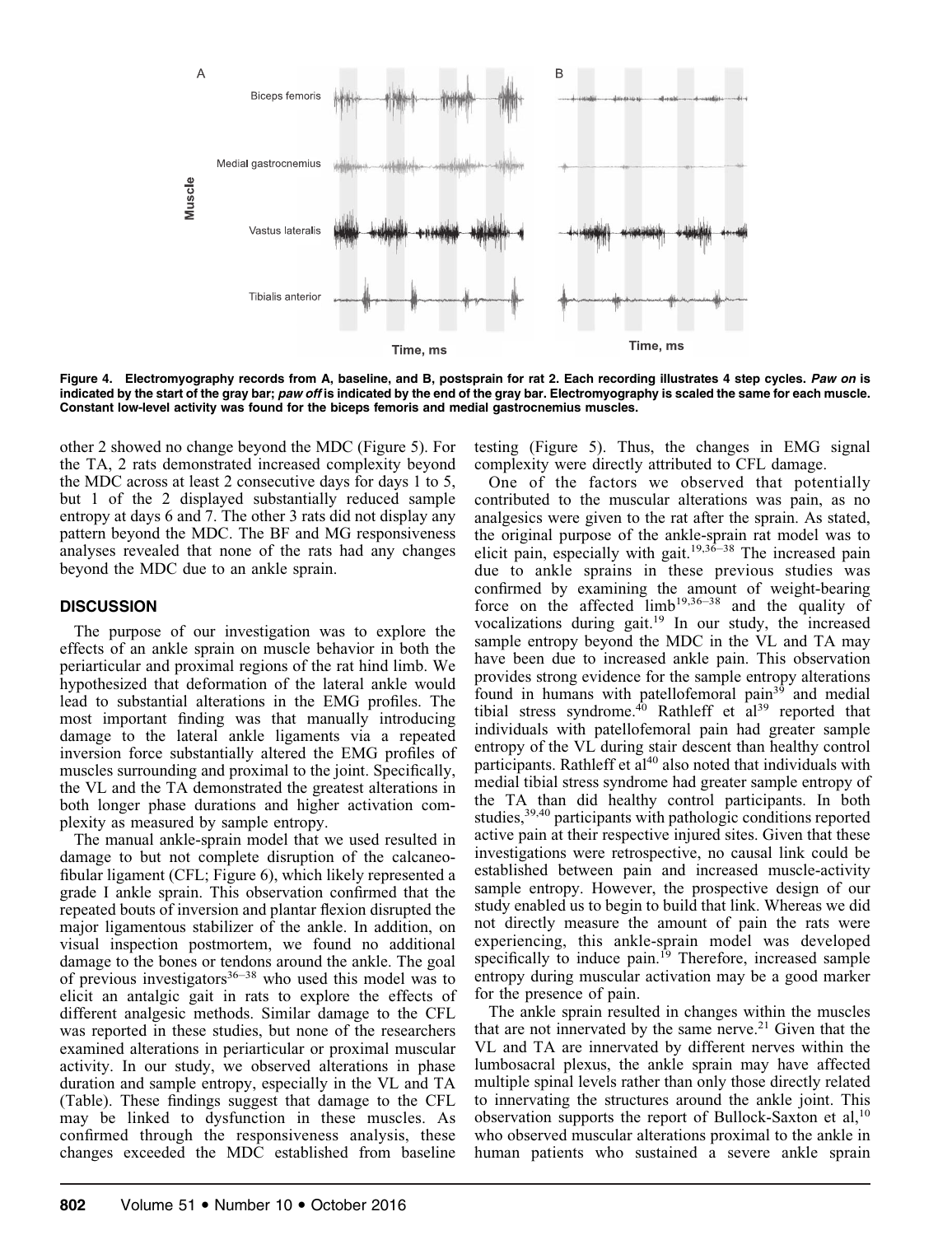

Figure 5. Plots displaying the minimal detectable change (MDC) for A, biceps femoris, B, medial gastrocnemius, C, vastus lateralis, and D, tibialis anterior muscles for all rats. For the vastus lateralis, the upper and lower bounds of MDC revealed that 3 of 5 rats displayed increased sample entropy values for at least 2 consecutive days. For the tibialis anterior, 2 of 5 rats demonstrated increased sample entropy beyond the MDC for at least 2 consecutive days. The biceps femoris and medial gastrocnemius analyses revealed that none of the rats had changes beyond the MDC due to ankle sprain.

compared with healthy control participants. The damage to the ligamentous receptors due to sprain potentially resulted in an altered pattern of muscle behavior that impaired the control of both periarticular and proximal muscle function. Importantly, this link between sensory and motor pathways was the original hypothesis for the development of CAI. Freeman<sup>41</sup> first proposed that recurrent ankle instability resulted from deafferentation of the lateral ankle ligaments due to sprain. These episodes of ''giving way'' were attributed to the inability of the muscles to appropriately coordinate the control of the entire lower limb.<sup>41</sup> Since the original hypothesis of Freeman,<sup>41</sup> Wikstrom et al<sup>42</sup> proposed that ankle sprains affect the entire sensorimotor system rather than only the periarticular muscles that surround the ankle. The results of our study support the hypothesis that ankle health plays a critical role in the behavior and coordination of the muscles within the lower extremity.

Whereas we observed changes beyond the MDC in the TA and VL, we did not find substantial changes in the BF or MG. The overextension of the lateral ligaments produced changes within the CFL but not complete disruption (Figure 6). Currently, it is unclear whether full disruption would affect the lower extremity more than incomplete disruption. In a study of the effect of ankle sprain in mice, Wikstrom et al<sup>43</sup> surgically transected the anterior talofibular ligament (ATFL), CFL, or both, and followed the mice over 1 year to explore changes in coordination and physical activity. They reported that transecting both the ATFL and CFL had a substantially greater negative effect on sensorimotor function in these mice. One year after the initial surgery, the mice with ATFL and CFL transection displayed greater balance deficits and decreased physical activity than healthy mice or mice with isolated CFL transection.<sup>43</sup> From these results, it appears that, as the number of involved ligaments increases, the effect on the sensorimotor system increases. Surgical transection of both the CFL and ATFL in rats may have a greater effect on more muscles of the lower extremity than a closed injury due to overextension of the ligaments.

In our study, not all rats responded similarly to the ankle sprain. The sample entropy increases were found in only 3 rats, and the changes within the phase duration and onset of muscle activity were not consistent across days (Table). This observation may be attributed to the extent of damage imposed by the manual ankle-sprain method. Whereas we did not provide a quantitative analysis of the amount of damage to the CFL, the extent of damage may not have been sufficient in 2 of the rats to elicit the substantial changes found in the other 3. Our goal was to recreate an ankle sprain that a human would experience.<sup>19</sup> In doing so, we could not standardize the amount of damage to the ligaments, which is a limitation compared with the surgical-transection model of ankle injury, because the amount of ligamentous damage in the model we used could be related to the extent of muscular alterations. Similarly, given the nature of the closed model of ankle injury, it seems plausible that the mechanical overload of the joint could also have damaged the periarticular muscles. Although we did not find any obvious muscle damage on visual inspection postmortem, we did not microscopically evaluate the supporting musculature to ensure that this did not occur. Despite this limitation, we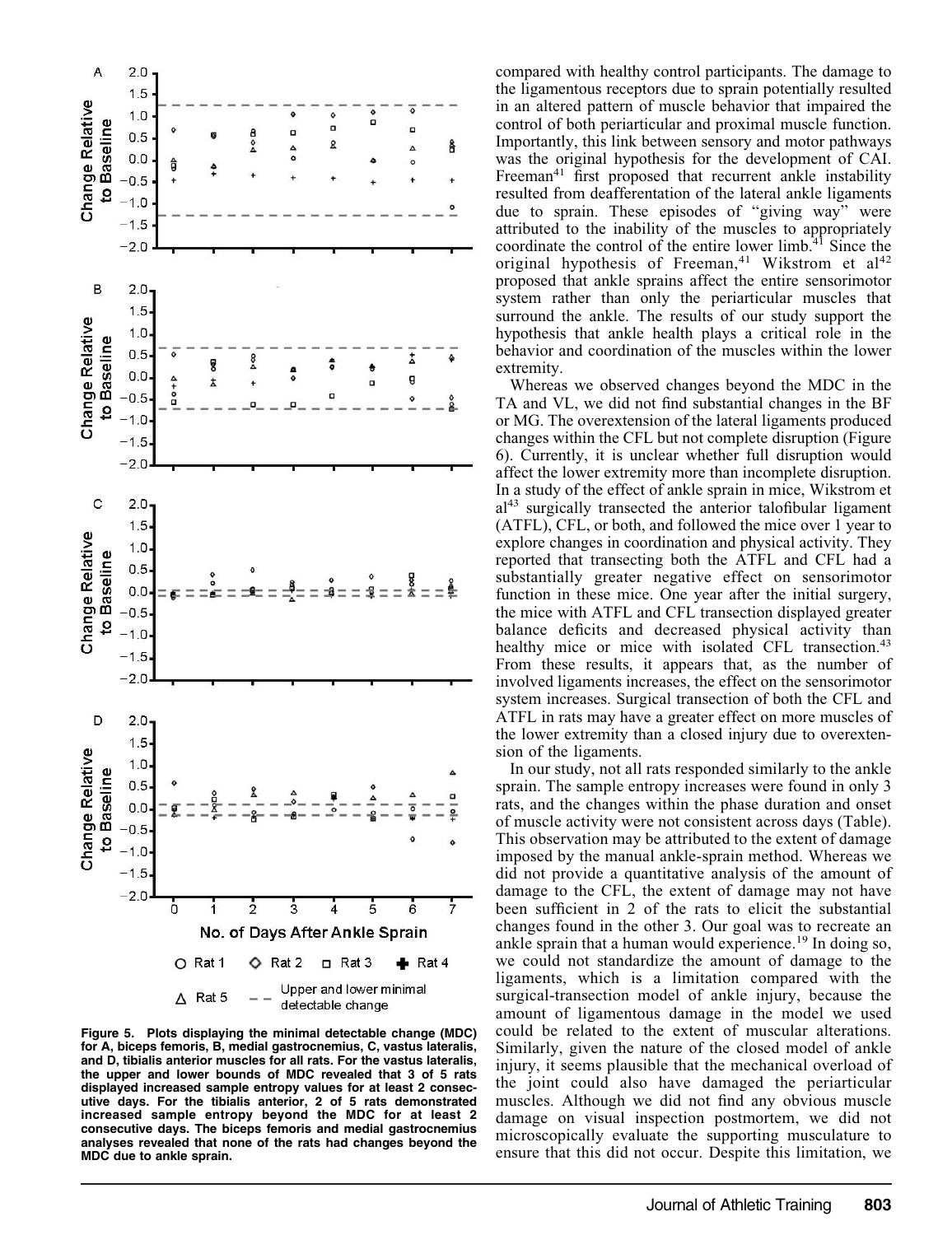

Figure 6. Magnified view (50×) of lateral ankle structures for rat 2 shows damage (ie, 2 visible indentations in the middle to distal region of the ligament) but not complete disruption of the calcaneofibular ligament (eg, no frayed fibers).

contend that, when humans experience an ankle injury, it remains unclear if damage is restricted to the ligaments. Therefore, despite the potential variance in the extent of ligament injury achieved via the closed model of ankle injury compared with the transection model, the closed model is more clinically translatable because the injury occurs due to mechanical overload in humans. Furthermore, we used a closed model because it does not surgically violate the joint capsule, which is known to lead to altered neuromuscular activity and does not occur during human ankle sprain. In the future, we aim to investigate the alterations in muscle function due to the manual-overextension method compared with surgical transection of the ligaments in a greater number of rodents. By doing so, we want to determine if a direct relationship exists between the extent of tissue damage and magnitude of change in muscle function. This information would have direct implications for the care and rehabilitation of ankle sprains in humans.

Our study had limitations. Given that not all of the rats responded consistently to the ankle sprain, it is unclear whether the changes found can be attributed directly to the extent of damage to the CFL. Similarly, it is unclear whether the muscular alterations were due to pain, the damage to the ligamentous receptors, or some other underlying factor. However, we have established that manually inducing an ankle sprain in a rat potentially offers insight into lower extremity coordination, specifically as it relates to the complexity of muscle-activation patterns in both the periarticular and proximal muscles.

#### **CONCLUSIONS**

Manually inducing an ankle sprain in a rat via overextension of the lateral ankle ligaments appeared to alter the complexity of muscle-activation patterns in the VL and TA. These alterations exceeded the MDC in the baseline data, which served to establish healthy behavior. Not all rats behaved similarly, which suggests that subtle variations in the extent of tissue damage may play a role in muscle coordination. Pain associated with the ligamentous disruption may be a mechanism for these alterations. Continued exploration of this model is warranted to determine the changes when compared with ligament transection and to explore the natural recovery of muscle function after ankle sprain. From this information, new insights can be gained into the recognition, rehabilitation, and prevention of ankle sprains in humans.

#### ACKNOWLEDGMENTS

We thank Mr Tom Dolan, senior medical illustrator and multimedia developer at the University of Kentucky Analytics and Technologies, for his assistance with Figure 1.

#### **REFERENCES**

- 1. Garrick JG. The frequency of injury, mechanism of injury, and epidemiology of ankle sprains. Am J Sports Med. 1977;5(6):241-242.
- 2. Doherty C, Delahunt E, Caulfield B, Hertel J, Ryan J, Bleakley C. The incidence and prevalence of ankle sprain injury: a systematic review and meta-analysis of prospective epidemiological studies. Sports Med. 2014;44(1):123-140.
- 3. Smith RW, Reischl SF. Treatment of ankle sprains in young athletes. Am J Sports Med. 1986;14(6):465–471.
- 4. Hiller CE, Nightingale EJ, Lin CW, Coughlan GF, Caulfield B, Delahunt E. Characteristics of people with recurrent ankle sprains: a systematic review with meta-analysis. Br J Sports Med. 2011;45(8): 660–672.
- 5. Hertel J. Functional anatomy, pathomechanics, and pathophysiology of lateral ankle instability. J Athl Train. 2002;37(4):364–375.